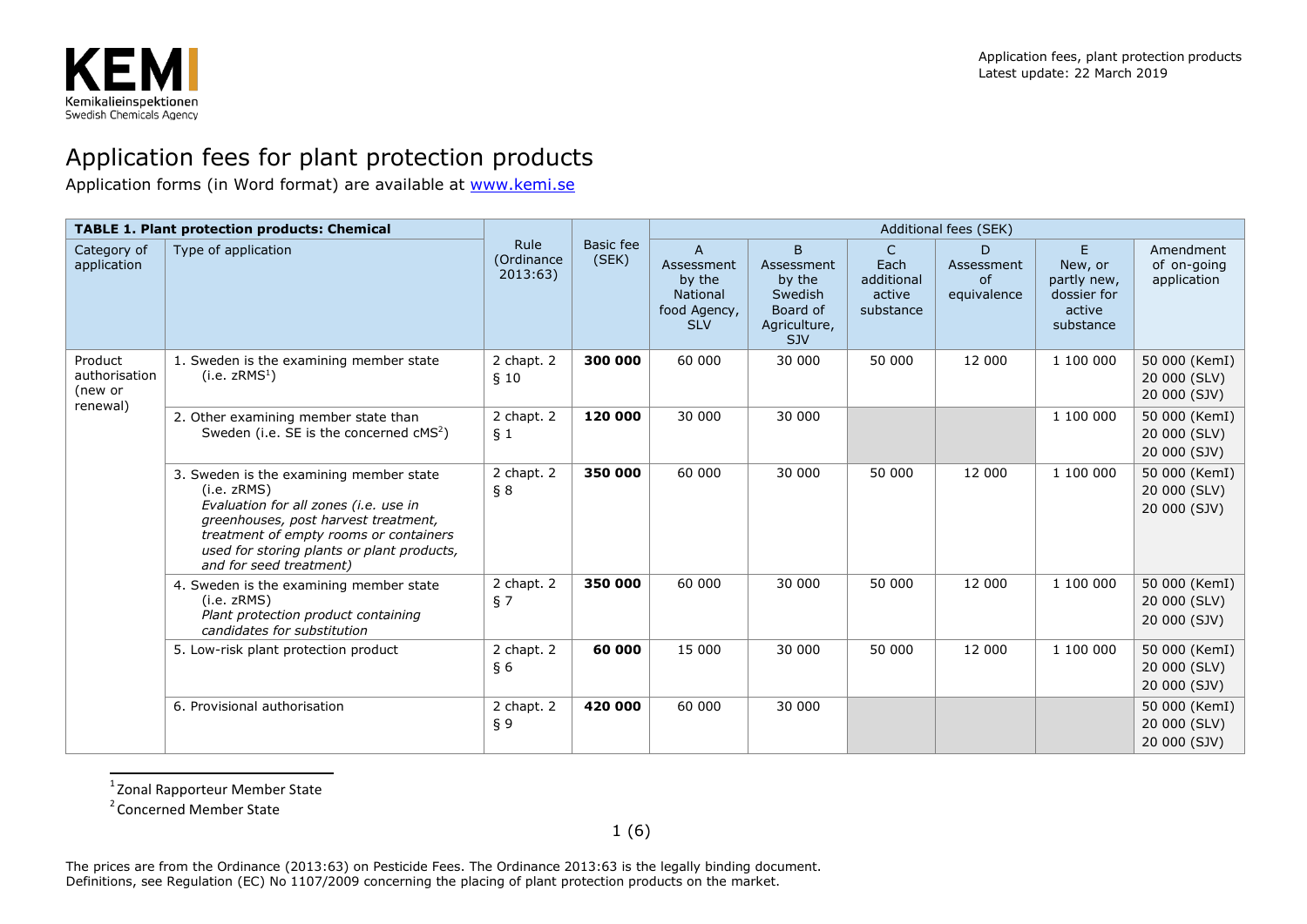

|                                                 | <b>TABLE 1. Plant protection products: Chemical</b>                                                                                                                                                                                                                                         |                                |                           |                                                                                |                                                                                |                                                           | Additional fees (SEK)                       |                                                                    |                                         |
|-------------------------------------------------|---------------------------------------------------------------------------------------------------------------------------------------------------------------------------------------------------------------------------------------------------------------------------------------------|--------------------------------|---------------------------|--------------------------------------------------------------------------------|--------------------------------------------------------------------------------|-----------------------------------------------------------|---------------------------------------------|--------------------------------------------------------------------|-----------------------------------------|
| Category of<br>application                      | Type of application                                                                                                                                                                                                                                                                         | Rule<br>(Ordinance<br>2013:63) | <b>Basic fee</b><br>(SEK) | $\mathsf{A}$<br>Assessment<br>by the<br>National<br>food Agency,<br><b>SLV</b> | B<br>Assessment<br>by the<br>Swedish<br>Board of<br>Agriculture,<br><b>SJV</b> | $\mathsf{C}$<br>Each<br>additional<br>active<br>substance | D<br>Assessment<br><b>of</b><br>equivalence | E.<br>New, or<br>partly new,<br>dossier for<br>active<br>substance | Amendment<br>of on-going<br>application |
| Product<br>authorisation<br>(new or<br>renewal) | 7. Plant protection product for professional<br>use on a small cultivated area (maximum<br>3000 ha)                                                                                                                                                                                         | 2 chapt. 14<br>§ 1             | 45 850                    |                                                                                |                                                                                |                                                           |                                             |                                                                    |                                         |
|                                                 | 8. Mutual recognition<br>The reference member state belongs to the<br>northern zone or have evaluated for all<br>zones (i.e. use in greenhouses, post<br>harvest treatment, treatment of empty<br>rooms or containers used for storing plants<br>or plant products, and for seed treatment) | 2 chapt. 2<br>§ 2              | 120 000                   | 30 000                                                                         | 30 000                                                                         |                                                           |                                             | 1 100 000                                                          |                                         |
|                                                 | 9. Mutual recognition<br>The reference member state belongs to a<br>different zone than the northern zone                                                                                                                                                                                   | 2 chapt. 2<br>$§$ 3            | 140 000                   | 30 000                                                                         | 30 000                                                                         |                                                           |                                             | 1 100 000                                                          |                                         |
|                                                 | 10. Mutual recognition.<br>The authorisation has been granted in<br>accordance with directive 91/414/EEC                                                                                                                                                                                    | 2 chapt. 2<br>$\S$ 5           | 140 000                   | 30 000                                                                         | 30 000                                                                         |                                                           |                                             | 1 100 000                                                          |                                         |
|                                                 | 11. Mutual recognition<br>Plant protection product containing<br>candidates for substitution                                                                                                                                                                                                | 2 chapt. 2<br>§ 4              | 170 000                   | 30 000                                                                         | 30 000                                                                         |                                                           |                                             | 1 100 000                                                          |                                         |
|                                                 | 12. Mutual recognition<br>Plant protection product for professional<br>use on a small cultivated area (maximum<br>3000 ha)                                                                                                                                                                  | 2 chapt. 14<br>$§$ 2           | 21 000                    |                                                                                |                                                                                |                                                           |                                             |                                                                    |                                         |
| Amendment<br>of product<br>authorisation        | 13. Every amendment of use or conditions for<br>use that is not covered by the previous<br>evaluation (a new evaluation according to<br>the uniform principles needs to be<br>performed)<br>Sweden is the examining member state<br>(i.e. zRMS)                                             | 2 chapt. 8<br>§ 1              | 120 000                   | 30 000                                                                         | 20 000                                                                         |                                                           |                                             |                                                                    |                                         |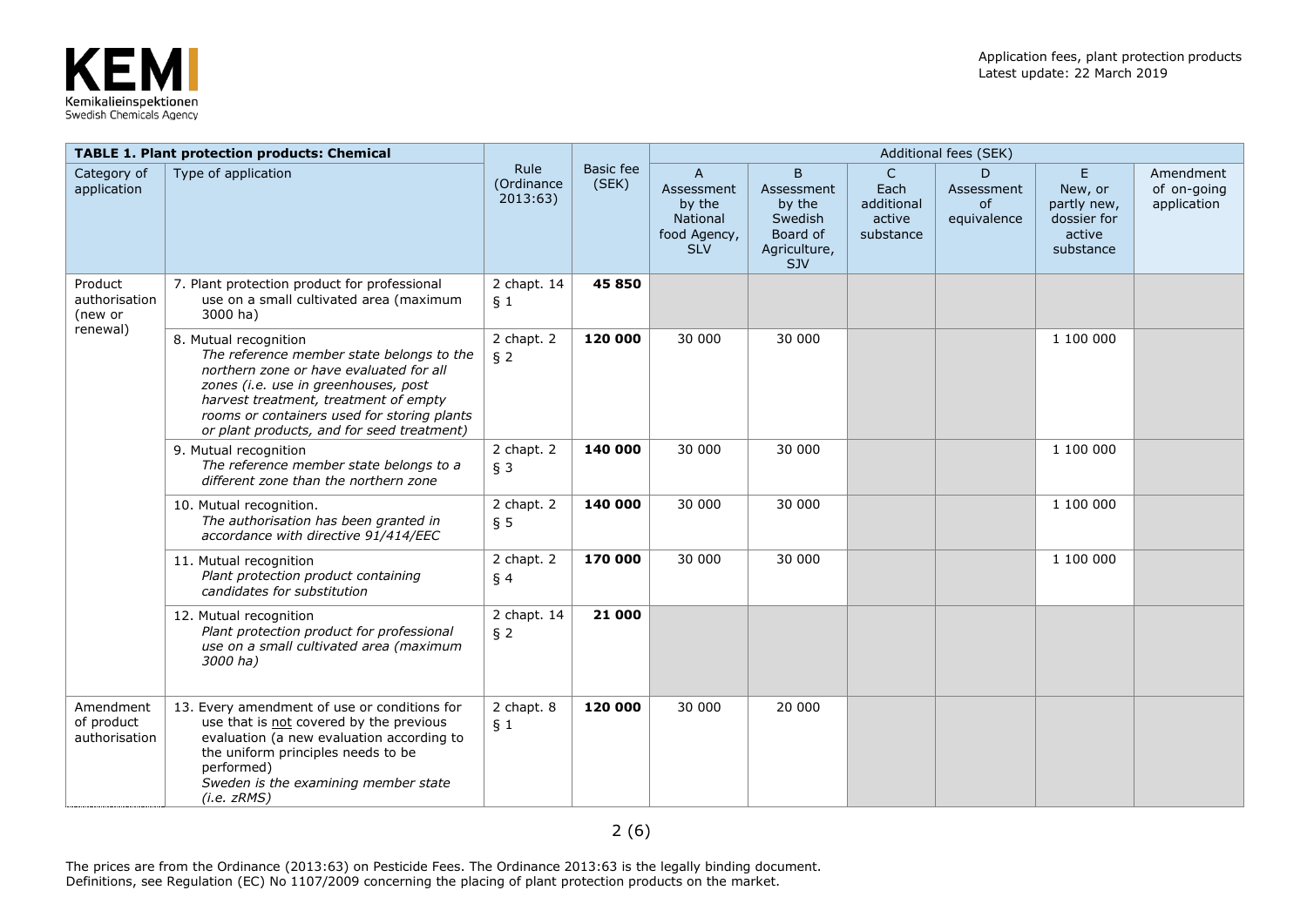

|                                          | <b>TABLE 1. Plant protection products: Chemical</b>                                                                                                                                                                                                                                         |                                |                    | Additional fees (SEK)                                                                   |                                                                         |                                                           |                                             |                                                                   |                                         |
|------------------------------------------|---------------------------------------------------------------------------------------------------------------------------------------------------------------------------------------------------------------------------------------------------------------------------------------------|--------------------------------|--------------------|-----------------------------------------------------------------------------------------|-------------------------------------------------------------------------|-----------------------------------------------------------|---------------------------------------------|-------------------------------------------------------------------|-----------------------------------------|
| Category of<br>application               | Type of application                                                                                                                                                                                                                                                                         | Rule<br>(Ordinance<br>2013:63) | Basic fee<br>(SEK) | $\overline{A}$<br>Assessment<br>by the<br><b>National</b><br>food Agency,<br><b>SLV</b> | B<br>Assessment<br>by the<br>Swedish<br>Board of<br>Agriculture,<br>SJV | $\mathsf{C}$<br>Each<br>additional<br>active<br>substance | D<br>Assessment<br><b>of</b><br>equivalence | E<br>New, or<br>partly new,<br>dossier for<br>active<br>substance | Amendment<br>of on-going<br>application |
| Amendment<br>of product<br>authorisation | 14. Every amendment of use or conditions for<br>use that is not covered by the previous<br>evaluation (a new evaluation according to<br>the uniform principles needs to be<br>performed)<br>Other examining member state than<br>Sweden (i.e. SE is the concerned member<br>state, cMS)     | 2 chapt. 8<br>§ 2              | 60 000             | 30 000                                                                                  | 20 000                                                                  |                                                           |                                             |                                                                   |                                         |
|                                          | 15. Every amendment of use or conditions for<br>use that is covered by the previous<br>evaluation (a new evaluation according to<br>the uniform principles does not need to be<br>performed)<br>Sweden is the examining member state<br>(i.e. zRMS) or concerned member state<br>(i.e. cMS) | 2 chapt. 8<br>$§$ 3            | 40 000             | 30 000                                                                                  | 20 000                                                                  |                                                           |                                             |                                                                   |                                         |
|                                          | 16. Every amendment of use or conditions for<br>use that is not covered by the previous<br>evaluation (a new evaluation according to<br>the uniform principles needs to be<br>performed)<br>Low-risk plant protection product                                                               | 2 chapt. 11<br>§ 1             | 40 000             | 15 000                                                                                  | 20 000                                                                  |                                                           |                                             |                                                                   |                                         |
|                                          | 17. Every amendment of use or conditions for<br>use that is covered by the previous<br>evaluation (a new evaluation according to<br>the uniform principles does not need to be<br>performed)<br>Low-risk plant protection product                                                           | 2 chapt. 11<br>§ 2             | 20 000             | 15 000                                                                                  | 20 000                                                                  |                                                           |                                             |                                                                   |                                         |
|                                          | 18. Plant protection product for professional<br>use on a small cultivated area (maximum<br>3000 ha)                                                                                                                                                                                        | 2 chapt. 14<br>$§$ 3           | 12 250             |                                                                                         |                                                                         |                                                           |                                             |                                                                   |                                         |
|                                          | 19. New source or change in manufacturing<br>process and/or manufacturing location of<br>active substance (assessment of                                                                                                                                                                    | 2 chapt. 10                    | 20 000             |                                                                                         |                                                                         |                                                           |                                             |                                                                   |                                         |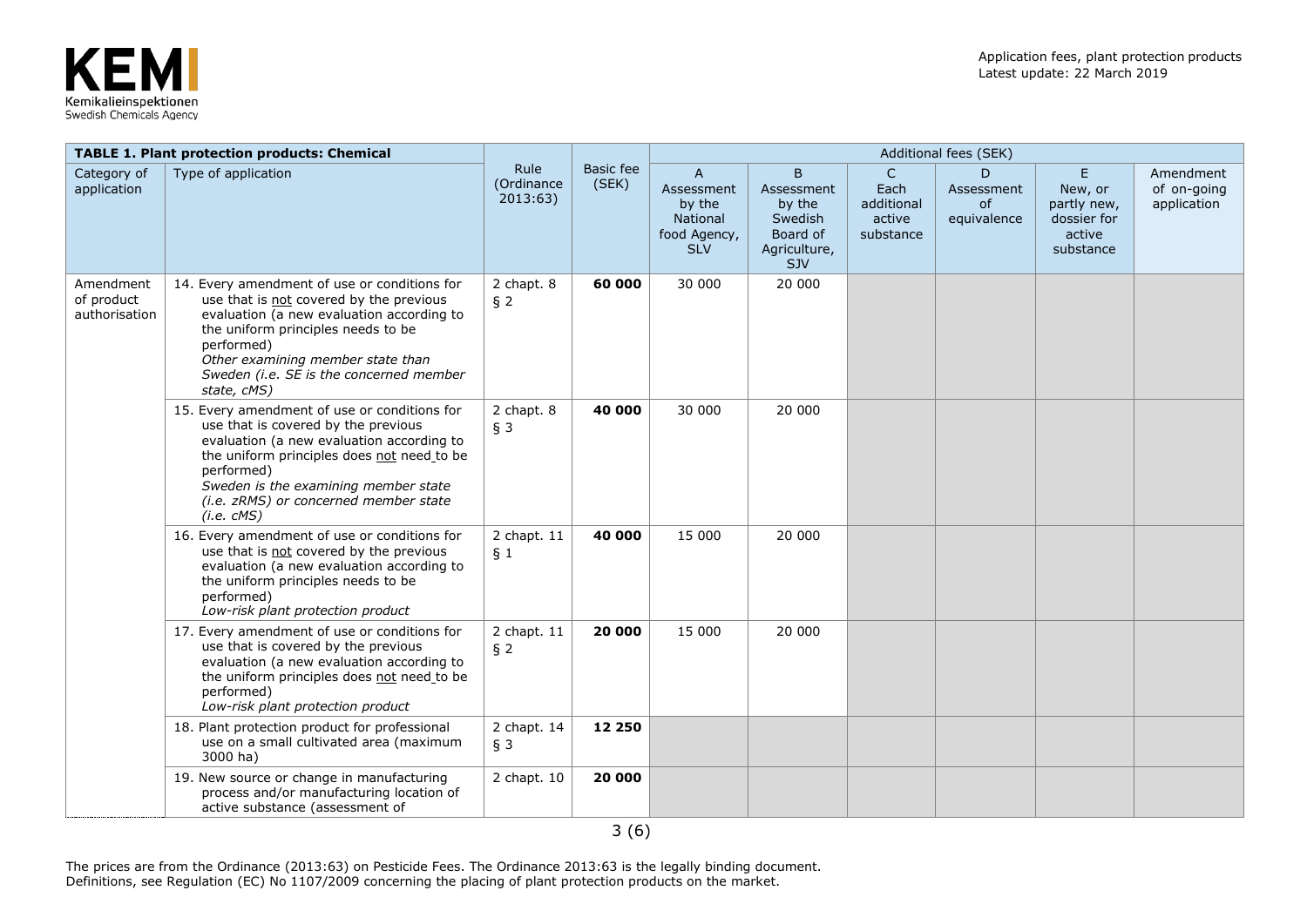

|                                                    | <b>TABLE 1. Plant protection products: Chemical</b>                                                                                                                        | Rule<br>(Ordinance<br>2013:63) | <b>Basic fee</b><br>(SEK) | <b>Additional fees (SEK)</b>                                                          |                                                                                |                                                           |                                             |                                                                    |                                         |  |  |
|----------------------------------------------------|----------------------------------------------------------------------------------------------------------------------------------------------------------------------------|--------------------------------|---------------------------|---------------------------------------------------------------------------------------|--------------------------------------------------------------------------------|-----------------------------------------------------------|---------------------------------------------|--------------------------------------------------------------------|-----------------------------------------|--|--|
| Category of<br>application                         | Type of application                                                                                                                                                        |                                |                           | $\mathsf{A}$<br>Assessment<br>by the<br><b>National</b><br>food Agency,<br><b>SLV</b> | B<br>Assessment<br>by the<br>Swedish<br>Board of<br>Agriculture,<br><b>SJV</b> | $\mathsf{C}$<br>Each<br>additional<br>active<br>substance | D<br>Assessment<br><b>of</b><br>equivalence | E.<br>New, or<br>partly new,<br>dossier for<br>active<br>substance | Amendment<br>of on-going<br>application |  |  |
|                                                    | equivalence)                                                                                                                                                               | $\S_1$                         |                           |                                                                                       |                                                                                |                                                           |                                             |                                                                    |                                         |  |  |
|                                                    | 20. Change of product composition                                                                                                                                          | 2 chapt. 10<br>$§$ 2           | 20 000                    |                                                                                       |                                                                                |                                                           |                                             |                                                                    |                                         |  |  |
|                                                    | 21. Other amendments (administrative<br>changes, e.g. product name)                                                                                                        | 2 chapt. 10<br>$§$ 3           | 8 0 0 0                   |                                                                                       |                                                                                |                                                           |                                             |                                                                    |                                         |  |  |
| Derogation                                         | 22. Emergency situation which cannot be<br>contained by any other reasonable means.<br>Not exceeding 120 days.                                                             | 2 chapt. 15<br>$§$ 2           | 10 000                    |                                                                                       |                                                                                |                                                           |                                             |                                                                    |                                         |  |  |
|                                                    | 23. Research and development purposes,<br>experiment or test program                                                                                                       | 2 chapt. 15<br>§ 4             | 16 000                    |                                                                                       |                                                                                |                                                           |                                             |                                                                    |                                         |  |  |
|                                                    | 24. Research and development purposes,<br>single experiment or test                                                                                                        | 2 chapt. 15<br>$§$ 3           | 8 0 0 0                   |                                                                                       |                                                                                |                                                           |                                             |                                                                    |                                         |  |  |
|                                                    | 25. Grace period for the disposal, storage,<br>placing on the market and use of existing<br>stocks                                                                         | 2 chapt. 15<br>§ 1             | 6 000                     |                                                                                       |                                                                                |                                                           |                                             |                                                                    |                                         |  |  |
| Parallel<br>trade permit                           | 26. The plant protection product is authorised<br>in another member state and is identical in<br>composition to a plant protection product<br>already authorised in Sweden | 2 chapt. 16<br>$\S$            | 20 000                    |                                                                                       |                                                                                |                                                           |                                             |                                                                    |                                         |  |  |
| Extension of<br>authorisation<br>for minor<br>uses | 27. a. For use on plants or plant products not<br>widely grown<br>b. To meet an exceptional plant protection<br>need on widely grown plants or plant<br>products           | 2 chapt. 13<br>$\S_1$          | 12 500                    |                                                                                       |                                                                                |                                                           |                                             |                                                                    |                                         |  |  |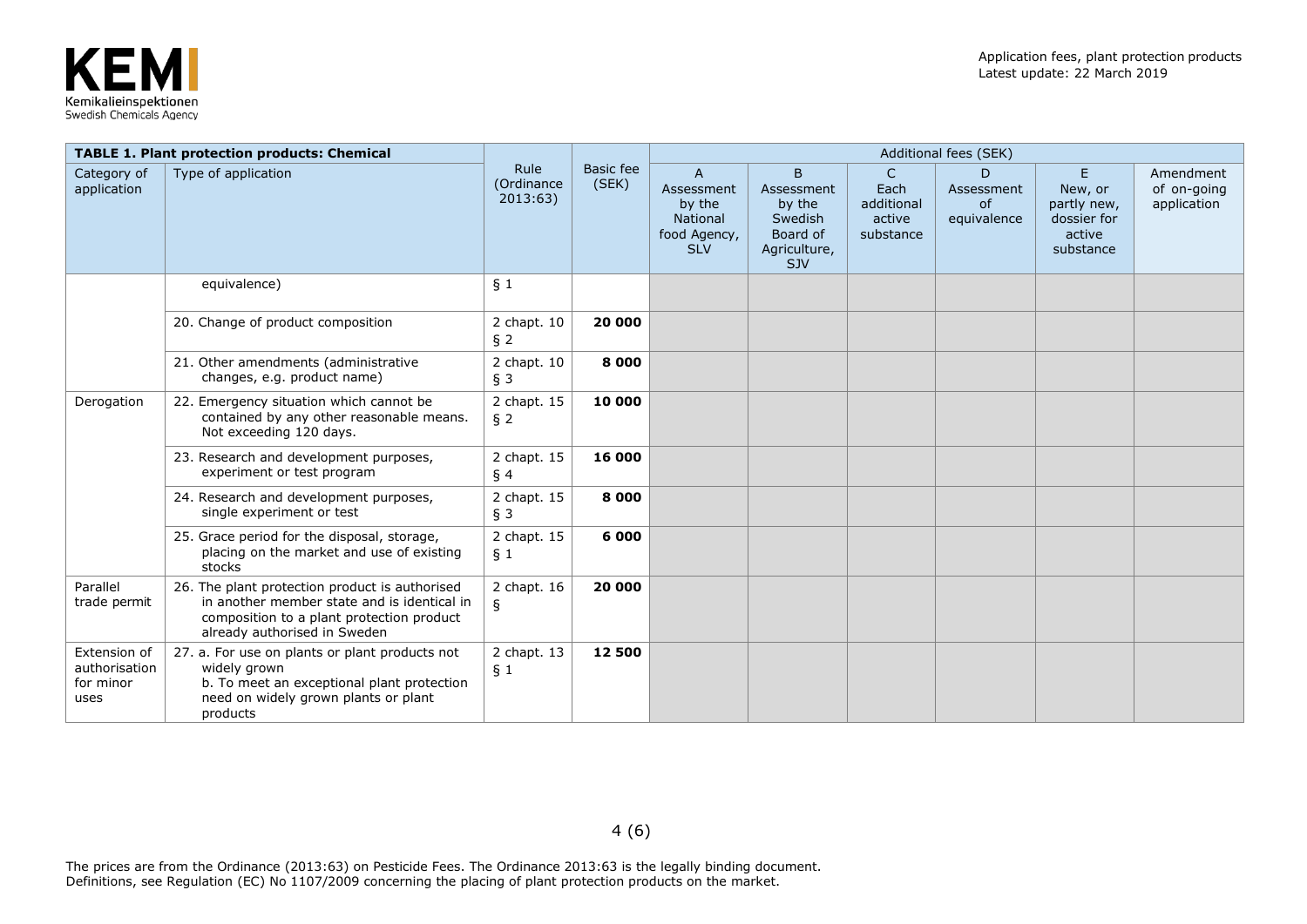

|                                                 | <b>TABLE 2. Plant protection products: Biological (containing micro-organisms)</b>                                                                                                                                                                                             | <b>Rule</b>                             | <b>Basic</b> fee | Additional fee (SEK)                                         |
|-------------------------------------------------|--------------------------------------------------------------------------------------------------------------------------------------------------------------------------------------------------------------------------------------------------------------------------------|-----------------------------------------|------------------|--------------------------------------------------------------|
| Category of<br>application                      | Type of application                                                                                                                                                                                                                                                            | (Ordinance<br>2013:63                   | (SEK)            | New, or partly new,<br>dossier for active micro-<br>organsim |
| Product                                         | 28. Plant protection product containing micro-organisms                                                                                                                                                                                                                        | 3 chapt. 2 § 3                          | 21 000           | 1 100 000                                                    |
| authorisation<br>(new or<br>renewal)            | 29. Plant protection product containing genetically modified micro-organisms                                                                                                                                                                                                   | 3 chapt. $2 \xi$<br>second<br>paragraph | 60 000           | 1 100 000                                                    |
|                                                 | 30. Mutual recognition<br>Plant protection product containing micro-organisms                                                                                                                                                                                                  | 3 chapt. 2 § 1                          | 5 2 5 0          | 1 100 000                                                    |
|                                                 | 31. Mutual recognition<br>Plant protection product containing genetically modified micro-organisms                                                                                                                                                                             | 3 chapt. $2 \xi$<br>second<br>paragraph | 60 000           | 1 100 000                                                    |
| Amendment of<br>product<br>authorisation        | 32. Every amendment of use or conditions for use that is not covered by the previous evaluation (a new<br>evaluation according to the uniform principles needs to be performed)<br>Plant protection product containing micro-organisms or genetically modified micro-organisms | 3 chapt. 4 § 1                          | 5 2 5 0          |                                                              |
|                                                 | 33. Every amendment of use or conditions for use that is covered by the previous evaluation (a new<br>evaluation according to the uniform principles does not need to be performed)<br>Plant protection product containing genetically modified micro-organisms                | 3 chapt. 4 § 2                          | 4 000            |                                                              |
|                                                 | 34. Other amendments (administrative changes, e.g. product name)                                                                                                                                                                                                               | 3 chapt. 4 § 2                          | 4 000            |                                                              |
| Derogation                                      | 35. Emergency situation which cannot be contained by any other reasonable means. Not exceeding 120<br>days.                                                                                                                                                                    | 3 chapt. 5 § 2                          | 5 000            |                                                              |
|                                                 | 36. Research and development purposes, experiment or test program                                                                                                                                                                                                              | 3 chapt. 5 § 4                          | 8 0 0 0          |                                                              |
|                                                 | 37. Research and development purposes, single experiment or test                                                                                                                                                                                                               | 3 chapt. 5 § 3                          | 4 000            |                                                              |
|                                                 | 38. Grace period for the disposal, storage, placing on the market and use of existing stocks                                                                                                                                                                                   | 3 chapt. 5 § 1                          | 3 000            |                                                              |
| Parallel trade<br>permit                        | 39. The plant protection product is authorised in another member state and is identical in composition to a<br>plant protection product already authorised in Sweden                                                                                                           | 3 chapt. $6\$                           | 10 000           |                                                              |
| Extension of<br>authorisation for<br>minor uses | 40. Plant protection product containing micro-organisms<br>a. For use on plants or plant products not widely grown<br>b. To meet an exceptional plant protection need on widely grown plants or plant products                                                                 | 3 chapt. 2 § 2                          | 5 2 5 0          |                                                              |
|                                                 | 41. Plant protection product containing genetically modified micro-organisms<br>a. For use on plants or plant products not widely grown<br>b. To meet an exceptional plant protection need on widely grown plants or plant products                                            | 3 chapt. $2 \xi$<br>second<br>paragraph | 60 000           |                                                              |